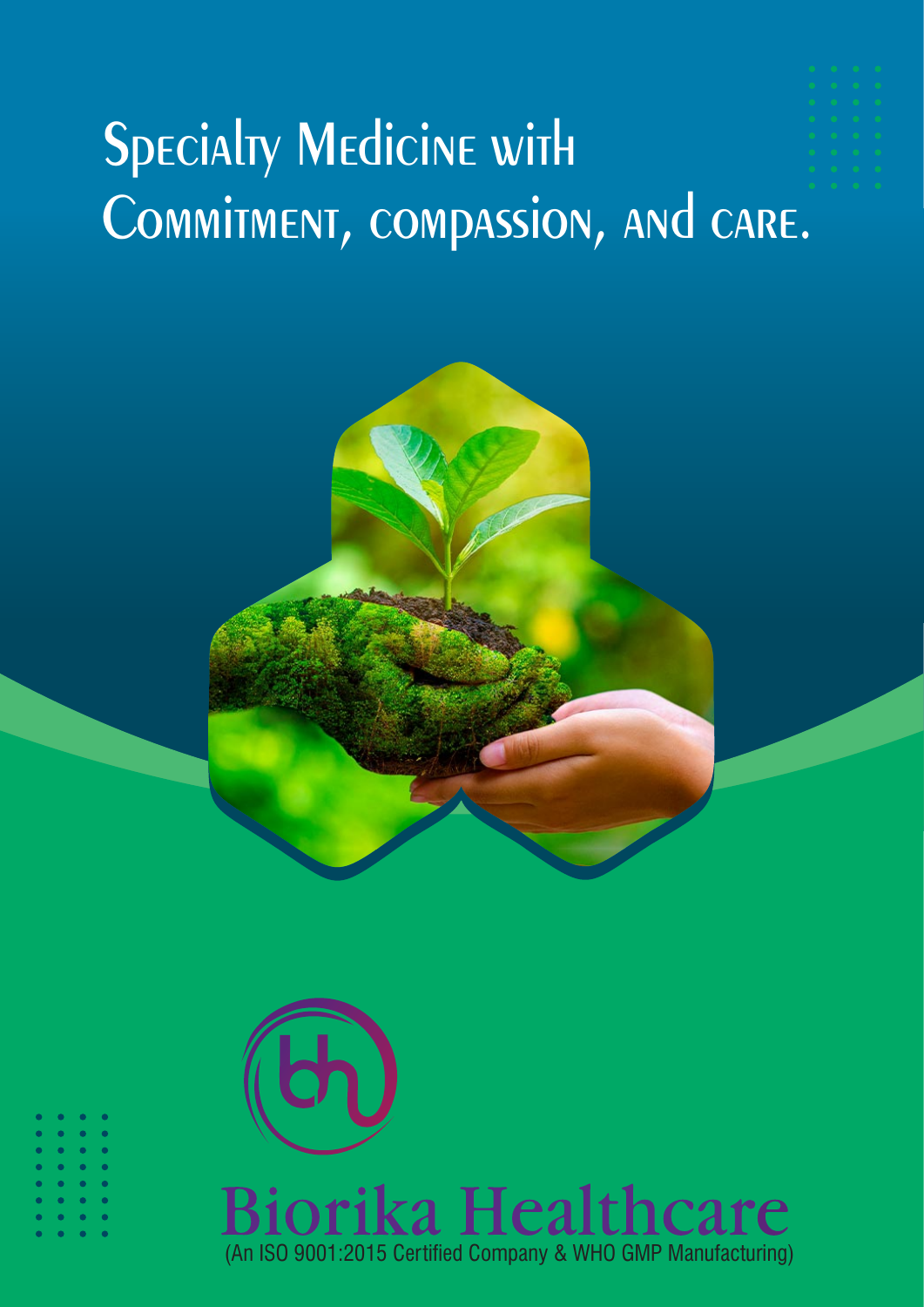# **TABLETS & CAPSULES**

| <b>JEFREST</b>         | Aceclofenac 200 mg                                                                                            | 10x10(BLISTER)    |
|------------------------|---------------------------------------------------------------------------------------------------------------|-------------------|
| <b>JEFREST-P</b>       | Aceclofenac 100mg + Paracetamol 325mg                                                                         | 10x10(BLISTER)    |
| <b>JEFREST-MR</b>      | Aceclofenac 100mg + Paracetamol 325mg + Chlorzoxazone 250mg                                                   | 10x10(ALU)        |
| JEFREST-SP             | Aceclofenac 100mg + Paracetamol 325mg + Serratiopeptidase 15mg                                                | 10x10(ALU)        |
| <b>RICAZINE</b>        | Hydroxyzine Hydrochloride IP 25 mg                                                                            | 10x10 (ALU)       |
| <b>VERONERVE-G</b>     | Gabapentin 300mg+Methylcobalamin 500mcg (ALU-ALU)"                                                            | 10x10 (ALU)       |
| <b>VERONERVE-NP</b>    | Pregabalin, Nortriptyline& Methylocobalamin tab (ALU-ALU)"                                                    | 10x1x10           |
| RICOZITH-250           | Azithromycin 250mg                                                                                            | 10x6(BLISTER)     |
| RICOZITH-500           | Azithromycin 500mg                                                                                            | 10x3(BLISTER)     |
| LOGCALI-D3             | Calcium carbonate 500 mg + Vitamin D3 250 IU                                                                  | 10x15 (BLISTER)   |
| LOGCALI-CC             | Calcium Citrate 1000 mg + Zinc 4mg + Vitamin D3 200 IU + Magnesium 100mg                                      | 10X10(BLISTER)    |
| LOGCALI-K2             | L-Methylfolate + Vitamin K2-7 + Methylcobalamin + Calcuim Citrate Maleate + Calcitriol + Omega-3Fatty Acids + |                   |
|                        | Pridoxal-5 Phosphate + Lycopene                                                                               | 10x3(ALU-ALU)     |
| LOGCALI-K2-7           | Omega 3 Fatty Acid, EPA 90mg, DHA 60mg, Methylcobalamin-1500mcg, Folic Acid 400mcg, Boron 105mg,              |                   |
|                        | Vitamin K2-7 45mcg+Calcitriol 0.25mcg+Calciumb Citrate 500mg+Zinc Sulphate Monohydrate 20mg+DHA+EPA           |                   |
| <b>GINKORIC</b>        | Ginkgo Biloba 60mg, Mecobalamin 750mcg, Arginine 10mg, Vit C 150mg, Vit E 200IU                               | 10x10(ALU)        |
| ZACNIX-100             | Cefixime 100mg (Dispersable Tablet)                                                                           | 10x10(ALU)        |
| ZACNIX-200             | Cefixime 200mg (Dispersible Tablet)                                                                           | 10x10(ALU)        |
| ZACNIX-CV              | Cefixime 200mg + Potassium Clav 125mg                                                                         | $10x6$ (ALU)      |
| ZACNIX-LB 200          | Cefixime 200mg + Lactic Acid Bacillus                                                                         | 10x10(ALU)        |
| ZACNIX-0               | Cefixime 200mg + Ofloxacin 200mg                                                                              | 10x10(ALU)        |
| <b>ZACNIX-OLB</b>      | Cefixime 200mg + Ofloxacin 200mg + LB                                                                         | 10x10(ALU)        |
| CEEDORIC-200           | Cefpodoxime Proxetil 200mg DT                                                                                 | 10X10(ALU)        |
| <b>CEEDORIC-CV</b>     | Cefpodoxime 200mg + Clavulanic Acid 125mg                                                                     | 1x6x10(ALU)       |
| <b>CEEDORIC-DX</b>     | Cefixime 200mg + Dicloxacillin 500 mg(ER)                                                                     | 10x10             |
| ETOVERO-90             | Etoricoxib 90mg tablets                                                                                       | 10X10 ALU-ALU     |
| ETOVERO-T4             | Etoricoxib 60 mg + Thiocolchicoside 4mg                                                                       | 10x10 (ALU)       |
| RIKCORT-6              | Deflazacort 6mg                                                                                               | 10x10(ALU)        |
| <b>ARTHVAS</b>         | Glucosamin750mg + MSM 250mg + Diacerin 50mg + Methylcobalamin 1500mg + Vit D3 + Minerals                      | 10x10(ALU)        |
| RICDICO-SP             | Diclofenac Potassium 50mg + paracetamol 325mg Serratiopeptidase 15mg                                          | 10x10(BLISTER)    |
| <b>RICDICO-MR</b>      | Diclofenac Potassium 50mg + paracetamol 325mg + Chlorzoxazone 250 mg                                          | 10x10(BLISTER)    |
| RICDICO-S              | Diclofenac Potassium 50mg + Serratiopeptidase 10mg                                                            | 10x10(ALU)        |
| <b>RIKSPAS-MF</b>      | Drotaverine HCL 80 mg + Mefenamic acid 250mg tablets                                                          | 10x10(BLISTER)    |
| <b>FEXOBEC</b>         | Montelukast 10mg + Fexofenadine 120mg                                                                         | 10x10 (ALU)       |
| LEVBECO-5              | Levocetirizine Hydrochloride 5mg                                                                              | 10X10(ALU)        |
| <b>LEVBECO</b>         | Montelukast Sodium 10mg + Levocetirizine Hydrochloride 5mg                                                    | 10x10(ALU)        |
| <b>LEVBECO-M Kid</b>   | Montelukast Sodium 5mg + Levocetirizine Hydrochloride 2.5mg                                                   | 10x10(ALU)        |
| RIKICLAV-375           | Amoxycillin Trihydrate 250mg & Clavulanic acid 125mg                                                          | 10X1X10           |
| RIKICLAV-625           | Amoxycillin Trihydrate 500mg + Clavulanic acid 125mg                                                          | 10x6(ALU)         |
| <b>RIKICLAV LB-625</b> | Amoxycillin Trihydrate 500mg + Clavulanic acid 125mg + Lactic Acid Bacillus                                   | 1x6x10(ALU)       |
| <b>VERONIM-COLD</b>    | Nimesulide 100mg+Paracetamol 325mg+Phenylphrine 10mg+Caffeine 25mg                                            | 20x10 (BLISTER)   |
| <b>VERONIM-FLU</b>     | "Nimesulide 100mg + Cetrizine 5mg + Phenylphrine 10mg + Caffeine 30mg                                         | 10 X 10 (BLISTER) |
| <b>VERONIM-PLUS</b>    | Nimesulide 100mg + Paracetamol 325mg                                                                          | 10x10(BLISTER)    |
| <b>AROVOM</b>          | Ondansetron 4mg mouth dissolving                                                                              | 10x10(ALU)        |
| LOGCALI                | Undenatured type II Collagen+Calcium+Cholecalciferol+Vitamin C+ Magnesium+Zinc+Copper+Manganese               | 10x1x10 (ALU)     |
| <b>CERAPANT</b>        | Pantoprazole 40mg                                                                                             | 10x10(ALU)        |
| <b>CERAPANT-D</b>      | Pantoprazole 40mg + Domperidone 30mg                                                                          | 10x10(ALU)        |
| MOLRIC-650             | Paracetamol 650 mg                                                                                            | 5X5X10 (BLISTER)  |
| <b>IRAPHYN</b>         | Phenylepherine 5mg + Paracetamol 325mg + Chlorpheniramine 4mg + Caffeine 30mg                                 | 10x10(BLISTER)    |
| <b>IRAPHYN-N</b>       | Phenylepherine 5mg + Paracetamol 325mg + Cetirizine 5mg                                                       | 10x10(BLISTER)    |
| <b>RICTRIP</b>         | Trypsin 48mg + Bromelain 90mg + Rutoside 100mg                                                                | 10X1X10(ALU)      |
| <b>RICTRIP-D</b>       | Trypsin 48mg + Bromelain 90mg + Rutoside Trihidrate BP 100mg + Diclofenac Sodium 50mg                         | 10x10 (ALU)       |
| <b>ARGRITH</b>         | L-Arginine 1gm + Methylofolate 0.5mg (Monocarton)                                                             | 10x1x10           |
| VERONAC-400            | Fluconazole 400mg tablets                                                                                     | 1x20 Blister      |
|                        |                                                                                                               |                   |
| ROLYFER-XT             | Ferrous Ascorbate 100mg + Folic Acid 1.5mg + Zinc Sulphate Monohydrate 22.5mg                                 | 10x10 (ALU)       |
| <b>JIXFLOX-200</b>     | Ofloxacin 200mg                                                                                               | 10x10(ALU)        |
| JIXFLOX-OZ             | Ofloxacin 200mg + Ornidazole 500mg                                                                            | 10x10(BLISTER)    |
| <b>EPOZIC</b>          | Escitalopram 10mg + Clonazepam 0.5mg                                                                          | 10x10(BLISTER)    |
| TELVERO 40             | Telmisartan 40 mg                                                                                             | 15X10 (ALU ALU)   |
| <b>TELVERO AM</b>      | Telmisartan 40 mg + Amlodipine 5 mg                                                                           | 15X10 (ALU ALU)   |
| <b>TELVERO H</b>       | Telmisartan 40 mg + Hydrochlorthiazide 12.5 mg                                                                | 15X10 (ALU ALU)   |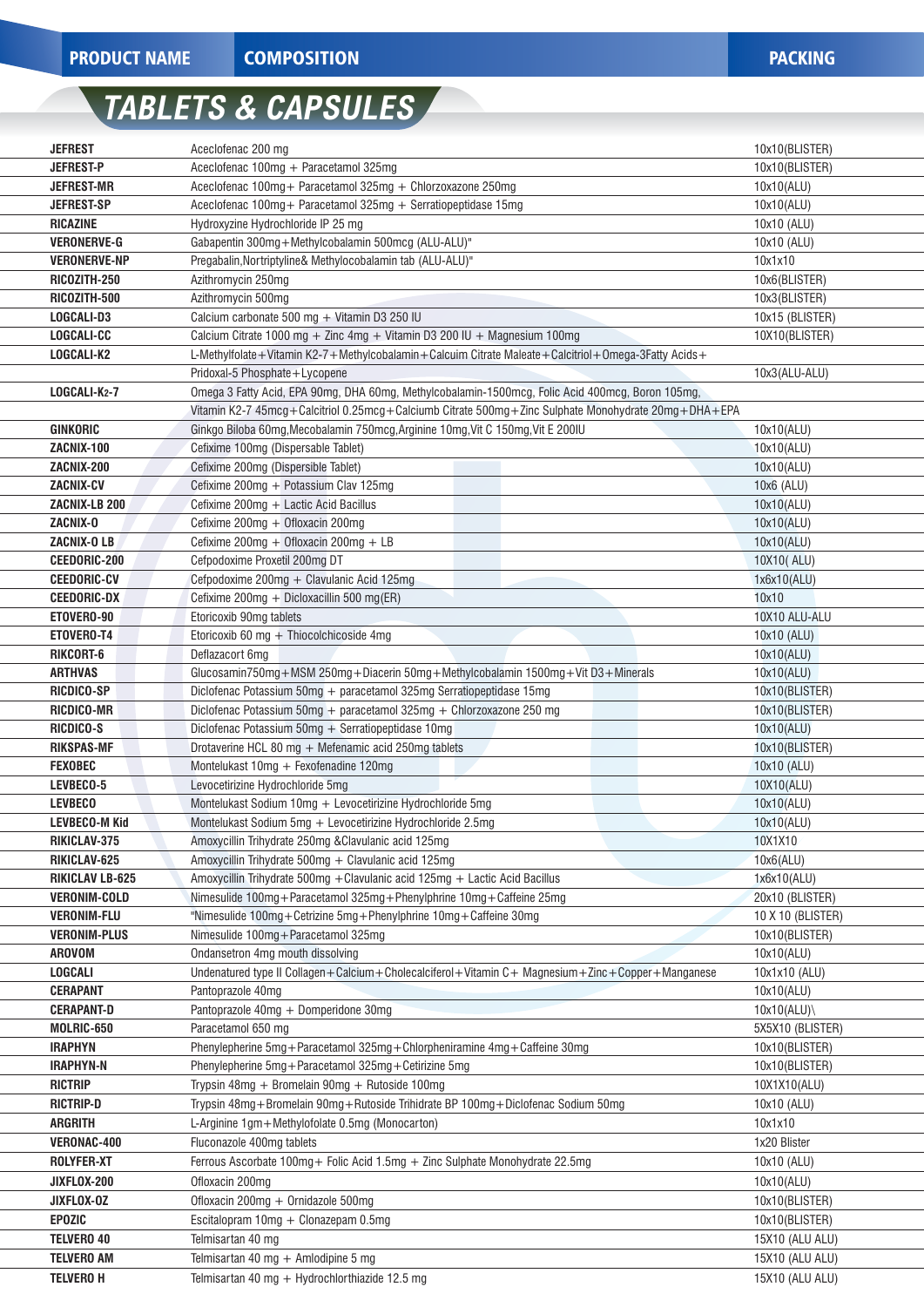<u> 1944 - John Harrison, mars et al. 1944 - Ann an Indian State of America and America and America and America and America and America and America and America and America and America and America and America and America and </u>

Ī

Ī

#### **CAPSULE / SOFTGEL**

| <b>VERONERVE-PG</b>   | Pregabalin 75mg+Methylcobalamin 750mcg                                                                    | 10x10(ALU)        |
|-----------------------|-----------------------------------------------------------------------------------------------------------|-------------------|
| <b>VERONERVE-PLUS</b> | Methylcobalamin 1500mcg, Alpha Lipoic Acid 100mg, FolicAcid 1.5mg, Pyridoxine 3mg                         | 10x10(ALU)        |
| <b>ARICDOM-DSR</b>    | Esomeprazole 40mg + Domperidone 30mg (SR pellets)                                                         | 10x10(ALU-ALU)    |
| ITAVOR-200            | Itraconazole 200mg                                                                                        | 1x4x10            |
| OMRIC-20              | Omeprazole 20 mg                                                                                          | 20x10 (ALU STRIP) |
| OMRIC-D               | Omeprazole 20mg + Domperidone 10mg                                                                        | 10x10(ALU)        |
| <b>CERAPANT-DSR</b>   | Pantoprazole(EC) $40mg + Domperidone(SR)$ 30mg                                                            | 10x10(ALU)        |
| <b>RABNORD-IT</b>     | Rabeprazole 20mg + Itopride-150mg (SR Pellets)                                                            | 10x10(ALU-ALU)    |
| <b>RABNORD-DSR</b>    | Rabeprazole Sodium (EC) 20mg + Domperidone(SR) 30mg                                                       | 10x10(ALU)        |
| <b>RABNORD-LSR</b>    | Rabeprazole Sodium(EC) 20mg + Levosulpiride(SR) 75mg                                                      | 10x10(ALU)        |
| <b>PROBCIA</b>        | Pre & Pro Biotic Capsules                                                                                 | 10x10(ALU)        |
| <b>LOGCALI STRONG</b> | Calcitriol+Calcium Citrate+Magnesium Oxide+Zinc Sulphate Monohydrate+Methylcobalamin+L-Methylfolate,Boron | 10x1x10           |
| <b>LOGCALI XT</b>     | Methylcobalamin+ Calcium Calcitriol+ folic Acid & Pyridoxine Hydrochloride                                | 10x1x10           |
| <b>VERONERVE</b>      | Methylcobalamine 1500mcg + ALA 100mg + Pyridoxin 3mg + Folic Acid 1.5mg                                   | $10x10$ (Alu)     |
| <b>VERONERVE-G</b>    | Mecoblamin 500 mcg $+$ Gabapentine 300 mcg                                                                | 10x10(Alu)        |
| <b>VERONERVE-PG</b>   | Mecoblamin 500 mcg $+$ Pragblin 75mg                                                                      | 10X1X10(ALU)      |
| <b>CALIMO-60K</b>     | Cholecalciferol 60000 I.U.                                                                                | 10x1x4            |
| LOGCALI-K27           | Calcitrol(0.25mcg) + Calcium Carbonate 500mg + Vitamin K2-7 45mcg + folic acid 400mcg + boron             | 10x1x10           |
| <b>LOGCALI-SOFT</b>   | Calcitrol $0.25$ mcq + Calcium Carbonate $500$ mq + Zinc 7.5mq                                            | 10x10             |
| <b>LYCOUNT</b>        | Lycopene 5000mcg+Grape Seed Extract 25mg+Betacarotene+Vitamins+Minerals                                   | 10x1x10           |
| LYCOUNT-010           | Coenzyme Q10+Lycopene 5000mcg+Zinc Sulphate+L-Arginine+Folic Acid Soft Gel                                | 10x1x10           |
| <b>RENZOVIT</b>       | Ginseng + Multivitamin + Multi Mineral (Soft Gel)                                                         | 10x1x10           |
| <b>RENZOVIT-3-6-9</b> | Flaxseed Oil with Omega 3 fatty acid, Omega 6 fatty acid, Omega 9 fatty acid Soft Gel                     | 3x10(Blister)     |
| <b>RENZOVIT-7G</b>    | Omega-3 Fatty Acids+Green Tea Extract+Ginkgo Biloba+Ginseng Extract+Grape Seed Extract+Green Coffee Been  |                   |
|                       | Extract+Garlic Extract+Ginger Extract+Antioxidant+Vitamins+Minerals+Trace Elements (Soft Gel)             | 10x1x10           |

#### **INJECTABLE**

| <b>VERONERVE-PLUS</b>  | Methylcobalamin 1000mcq+Niacinamide 100mq+Pyridoxine HCL 100mq+Benzyl Alcohol 2%y/v       | 1amp (DISPO-PACK)    |
|------------------------|-------------------------------------------------------------------------------------------|----------------------|
| <b>VERONERVE-PLUS</b>  | Methylcobalamin 1000mcq + Niacinamide 100mq + Pyridoxine HCL 100mq + Benzyl Alcohol 2%y/v | 1amp (DISPO-PACK)    |
| <b>VERONERVE-1500</b>  | Methylcobalamin 1500 mcg Inj.                                                             | 2 ml DISPO PACK      |
| RICXONE-1.5GM          | Ceftriaxone 1000mg + Sulbactum 500mg                                                      | 1Vial                |
| <b>RICXONE-S 375</b>   | Ceftriaxone 250mg + sulbactum 125mg injection                                             | vial with wfi        |
| <b>RICXONE-1GM</b>     | Ceftriaxone 1gm                                                                           | 1Vial                |
| RICXONE-250            | Ceftriaxone 250mg inj                                                                     | vial with wfi        |
| RICXONE-500            | Ceftriaxone 500mg                                                                         | 1Vial                |
| <b>RICXONE-S 750</b>   | Ceftriaxone 500mg + sulbactum 250mg injection                                             | 1Vial                |
| <b>RICXONE-T 1.125</b> | Ceftriaxone sodium 1000mg + Tazobactum sodium 125mg                                       | 1Vial                |
| <b>RICDICO</b>         | Diclofenac 1mg                                                                            | "10 amp(tray pack)"  |
| <b>RICDICO AQUA</b>    | Diclofenac sodium 75mg in Aqueous base (Tray)                                             | $5x1$ ml             |
| RICODEC-25             | Nandrolone Decanoate 25 mg                                                                | Vial with WFI        |
| RICODEC-50             | Nandrolone Decanoate 50 mg                                                                | <b>DISPO PACK</b>    |
| AROVOM                 | Ondansetron 2mg IP Inj.                                                                   | 10 x 2ml (Tray Pack) |
| <b>CERAPANTO-IV</b>    | Pantoprazole 40mg                                                                         | 1Vial                |
| <b>PIPNOB-4.5</b>      | Piperacillin 4q + Tazobactam Sodium 500mg                                                 | 1Vial                |
| RICMIKA-100/250/500    | Amikacin 100mg/250mg/500mg                                                                | 1 vial               |
| RONART-60              | Artesunate 60mg                                                                           | 1Vial                |
| <b>RIBNORD-20 IV</b>   | Rabeprazole Sodium 20mg IV                                                                | 1Vial                |
|                        |                                                                                           |                      |

**SYRUP** 

| <b>EDACID</b>     | Magaldrate $400\text{mg} +$ Simethicone 20mg<br>(Sugar Free)                                              | 170ml             |
|-------------------|-----------------------------------------------------------------------------------------------------------|-------------------|
| SUCORIC-0         | Sucralfate 1gm + Oxetacaine 20mg                                                                          | 200ml             |
| LOGCALI           | Calcium Carbonate 625mg + Magnesium 180mg + Zinc Gluconate 14mg + Vitamin D3 200IU                        | 200ml             |
| SUCROFF-A         | Ambroxol HCl 15mg, Terbutaline Sulphate 1.5mg, Guaiphenesin 50mg, menthol 1mg (sugar free)                | 100ml             |
| SUCROFF-D         | Dextromethorphan Hydrobromide 10mg + Phenylephrine HCL 5mg + Chlorpheniramine Maleate 2mg + Menthol 2.5mg | 100ml             |
| <b>SUCROFF-LS</b> | Ambroxol HCl+Levosulbutamol+Guaiphenesin<br>(SUGAR FREE)                                                  | 100ml             |
| <b>APHOZYME</b>   | Fungal diatase and Pepsin<br>(SUGAR FREE)                                                                 | 200ml             |
| APHOZYME-PLUS     | Pepsin + Multivitamin + Cynocolabamine & Niacinamide                                                      | 200ml             |
| <b>LYCOUNT</b>    | Lycoepe+Multivitamin and Multimineral                                                                     | 200 <sub>ml</sub> |
| <b>RENZOVIT</b>   | <b>Multivitamin and Multi Mineral</b>                                                                     | 200 ml            |
| <b>RENZOVIT-B</b> | Vitamin B-Complex, L-Lysin with Multivitamin and Mineral                                                  | 200 ml            |
| <b>SILRENZO</b>   | Silymarin with Vitamin B- Complex SUSP                                                                    | 200 ml            |
| TRILBY            | Cyproheptadine Hydrochloride + Tricholine Citrate                                                         | 200ml             |
| <b>LOOZIC</b>     | Lactulose Solution                                                                                        | $100$ ml          |
| <b>LOOZIC</b>     | Lactulose Solution                                                                                        | 200ml             |
| <b>ROLYFER-XT</b> | Ferrous Ascorbate $30mq +$ Folic Acid $550mcq +$ Zinc Sulphate 25mg                                       | 150ml             |
|                   |                                                                                                           |                   |